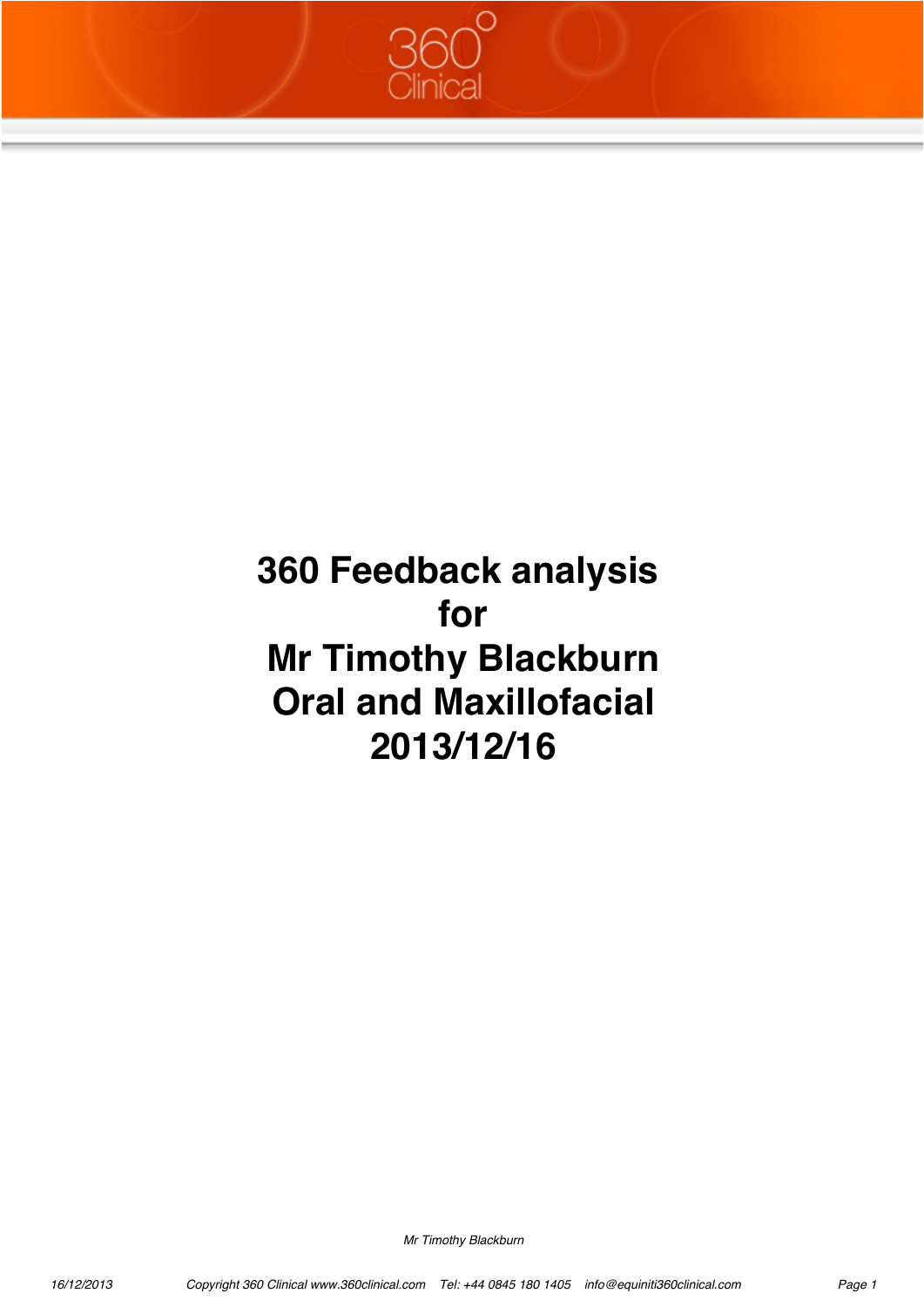# **How to analyse your report**

In most instances scores are very high. However, no quick assumptions or conclusions should be drawn from low scores until reasons have been explored. Below is a list of possible reasons for low scores. These have been provided for discussion and reflection. There may well be many other reasons for low scores not included in this list, but many of the more common reasons have been included.

Possible Reasons for Low Scores.

These are listed with no particular weighting: -

- Workload
- Technical support
- Team/Trust failure
- Suitability of selected raters
- Staff shortages
- Specialty
- Personality clashes
- Personal problems / illness
- Patient case load
- Lack of training
- Lack of skills/knowledge
- Lack of information
- Lack of feedback
- Lack of awareness
- Keeping up to date
- Job structure/job role
- Honesty
- Equipment availability/failure
- Cultural issues
- Confidence
- Communication skills
- Awareness of own limitations
- Attitude
- Other (investigate)

If you need any help or have encountered a problem, please contact us on +44 0845 180 1405 or e-mail: info@equiniti360clinical.com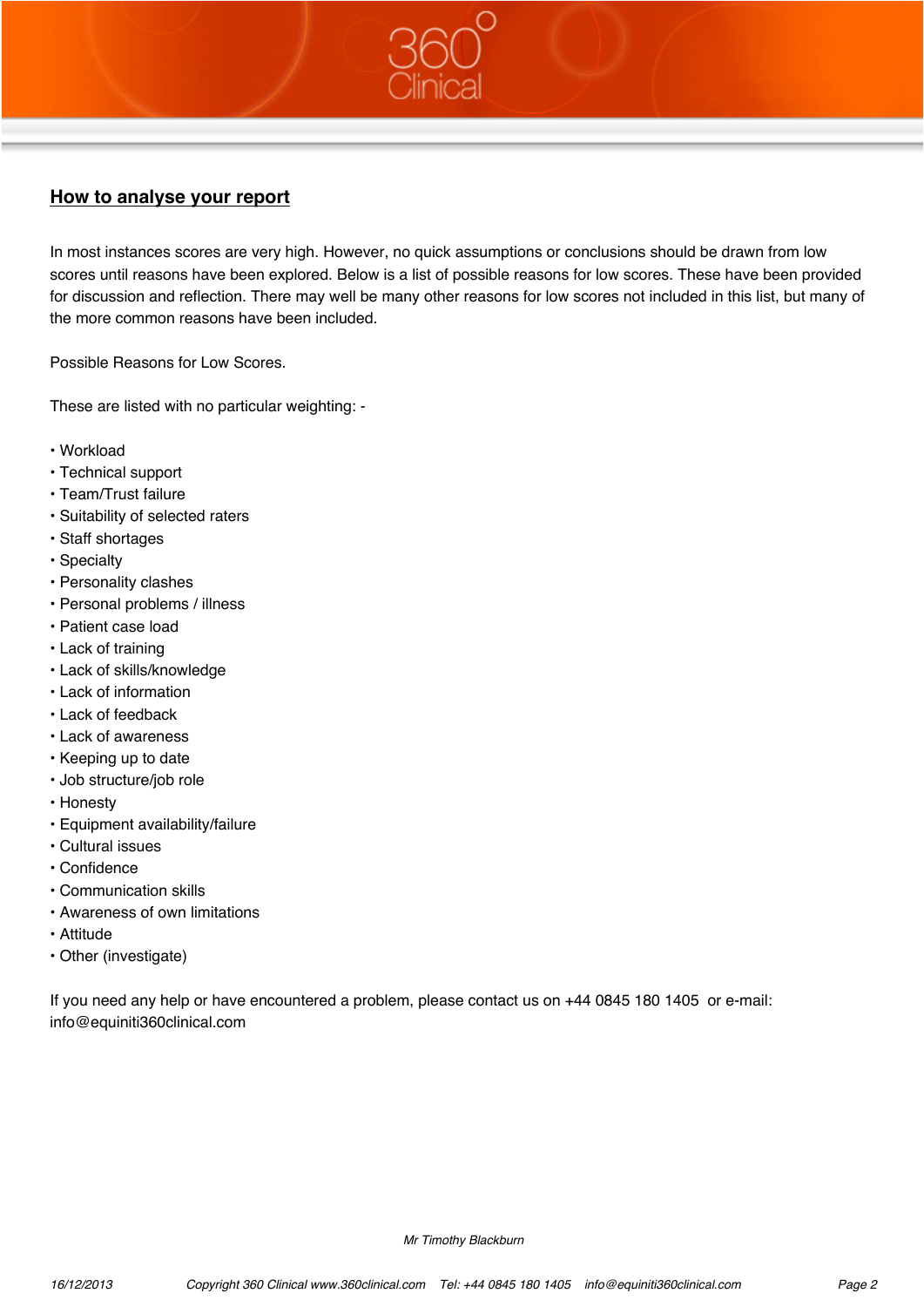# **Facilitator Feedback Notes**

## **Feeding back the contents of the 360 report to your colleague**

Introduce the feedback session and describe your role as a facilitator to encourage reflection and personal development planning. If appropriate, consider setting some ground rules, such as confidentiality.

#### **Seek your 360 doctor's views first - Ask questions rather than make statements.**

*If your 360 doctor has low scores in a particular area, do not make assumptions. There are many reasons for low scores some of which are detailed on the previous page. Low scores may be a result of workload or staff shortages. Of course, low scores may also be due to personal competence.*

If there are clusters of raters scoring below average/unacceptable, the Medical Director should be informed.

Seek 360 doctors views first: -

- What went well and why?
- What didn't go so well? and why?
- What changes would you like to see in the future?
- How will these changes be implemented?
- What will happen to reassess / monitor improvements?

Concentrate on specific areas which cause most concern e.g. high variance between self and colleagues assessments. Then focus on specific items of behaviour.

Compliment on the areas where the individual scored highly as well as address areas for improvement. Encourage the individual to build on their strengths. The graphic quantitative feedback report allows you to discuss current, sensitive issues in a direct manner. The feedback interview should be held in private, avoiding interruptions.

Stick to the facts and always avoid becoming emotional or using emotional language. For example, if a doctors has a low score in communication skills you might say 'you have scored below average to unacceptable in the communication skills element please comment on that?' instead of "you didn't do very well in communication skills did you?"

If you are looking for additional training then 360 Clinical can help. For further information please visit www.360clinical.com or contact us on telephone +44 0845 180 1405 or email info@equiniti360clinical.com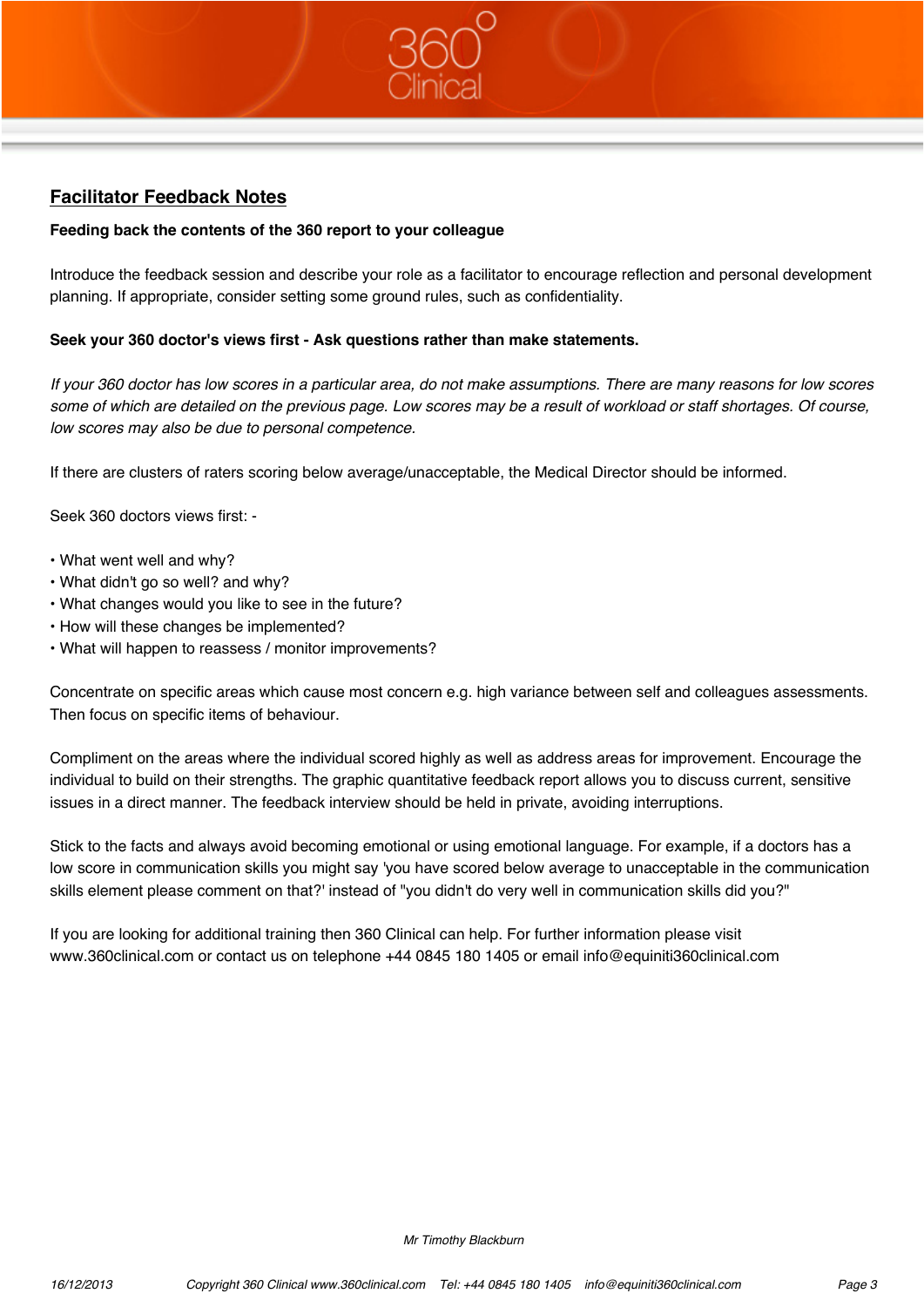# **Questionnaire**

# **The following questionnaire was distributed to peers**

## **Page 1**

- 1. Clinical Assessment: Diagnostic skill; performance of practical/technical procedures
- 2. Patient Management: Management of complex clinical problems; appropriate use of resources
- 3. Reliability: Conscientious and reliable; available for advice and help when needed; time management
- 4. Professional Development:Commitment to improving quality of service; keeps up-to-date with knowledge and skills
- 5. Teaching and Training: Contributes to the education and supervision of students and junior colleagues
- 6. Verbal Communication: Spoken English; communication with colleagues, patients, families and carers

7. Empathy and Respect: Is polite, considerate and respectful to patients and colleagues of all levels; compassion and empathy towards patients and their relatives

- 8. Team Player: Values the skills and contributions of multi-disciplinary team members
- 9. Leadership: Takes the leadership role when circumstances require; Delegates appropriately
- 10. Do you have any concerns about the Probity or Health (physical or mental) of this doctor?

## **The question numbers correspond to the key on any graph**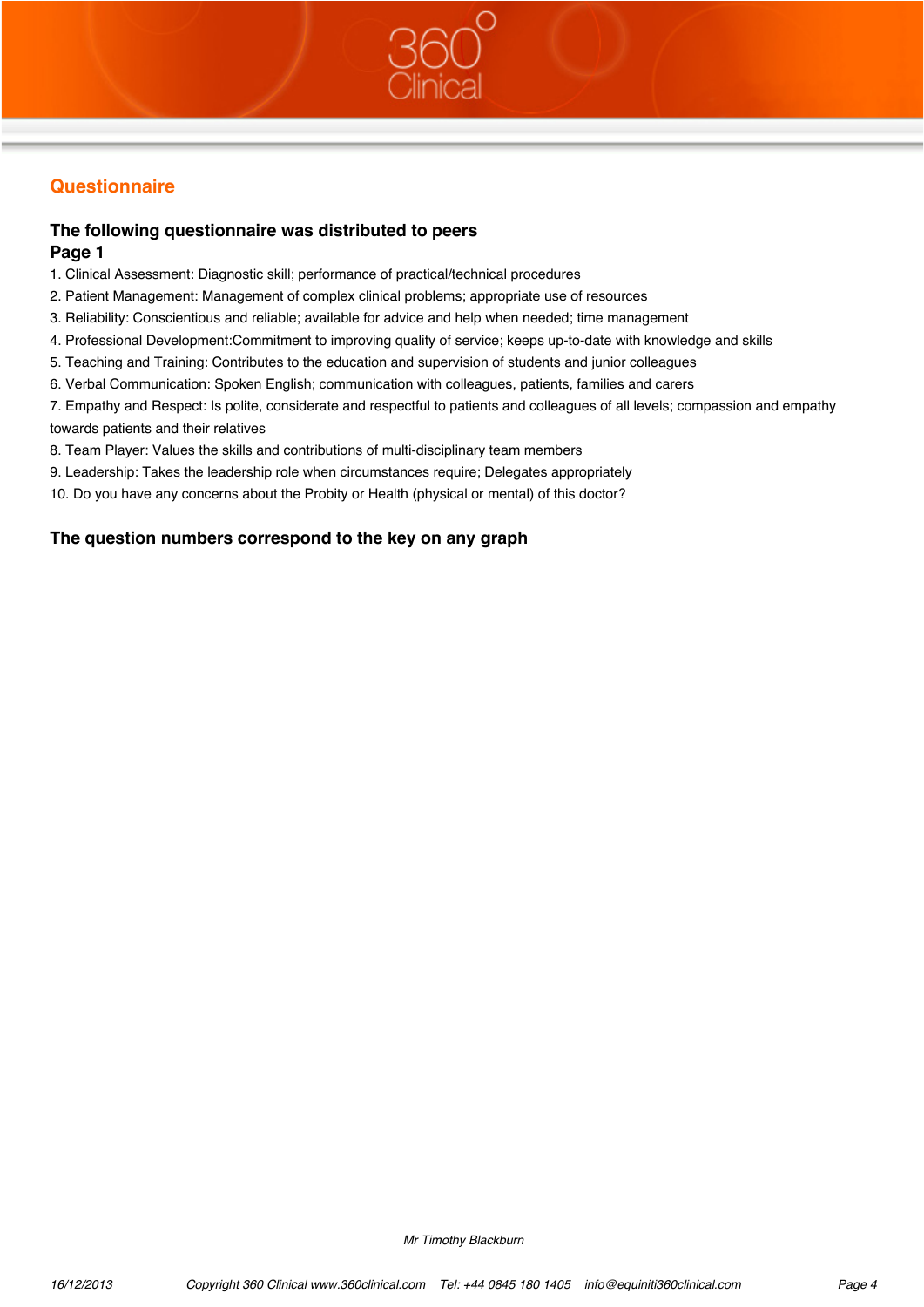## **Colleague assessment**

Average score given for the questions below



## **Questions**

- 1. Clinical Assessment: Diagnostic skill; performance of practical/technical procedures
- 2. Patient Management: Management of complex clinical problems; appropriate use of resources
- 3. Reliability: Conscientious and reliable; available for advice and help when needed; time management
- 4. Professional Development:Commitment to improving quality of service; keeps up-to-date with knowledge and skills
- 5. Teaching and Training: Contributes to the education and supervision of students and junior colleagues
- 6. Verbal Communication: Spoken English; communication with colleagues, patients, families and carers
- 7. Empathy and Respect: Is polite, considerate and respectful to patients and colleagues of all levels; compassion and empathy towards patients and their relatives
- 8. Team Player: Values the skills and contributions of multi-disciplinary team members
- 9. Leadership: Takes the leadership role when circumstances require; Delegates appropriately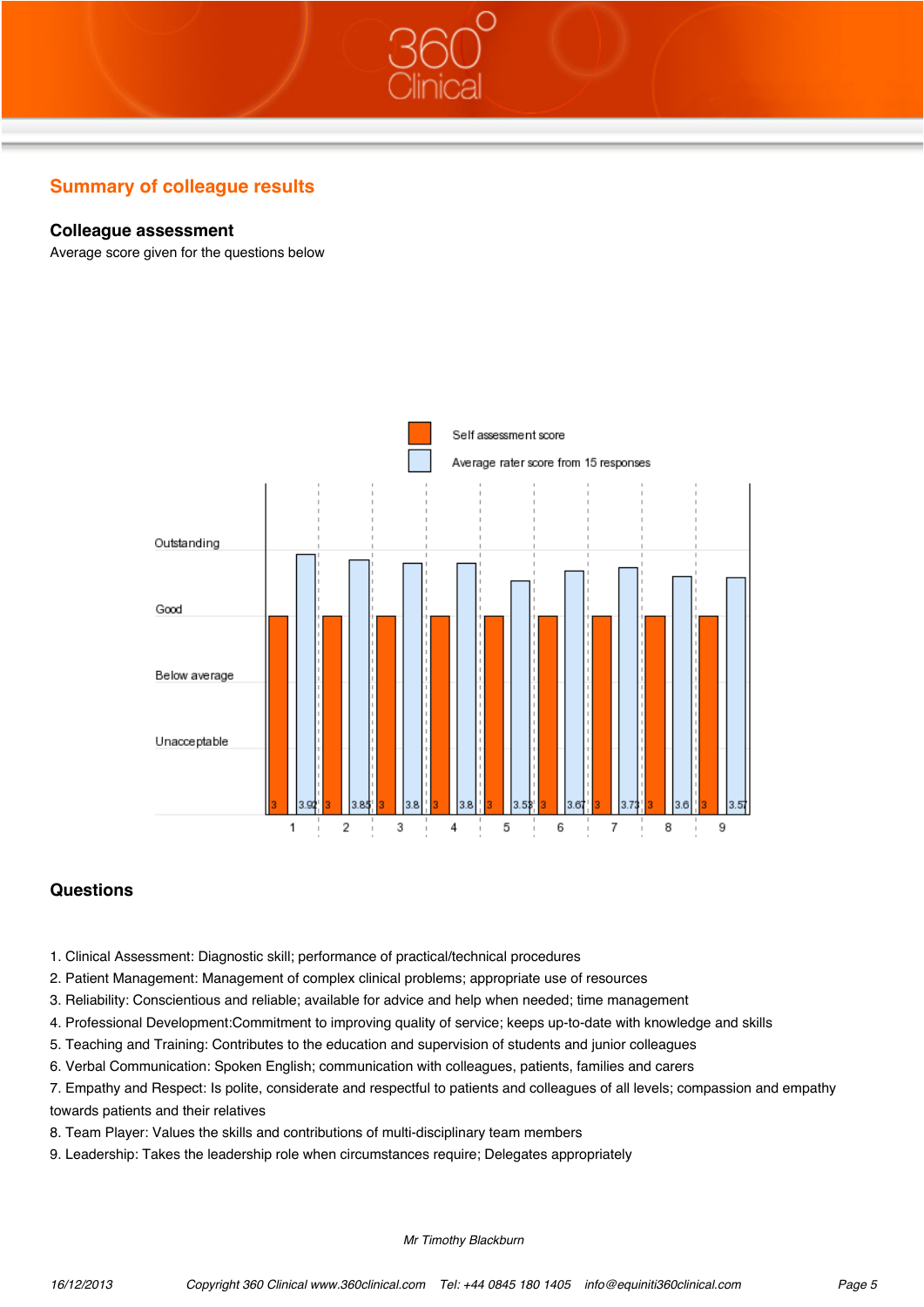# **Colleague assessment**

Detailed breakdown of results showing the number of different responses for each question

Q1. Clinical Assessment: Diagnostic skill; performance of practical/technical procedures

Domain (UK only): Knowledge skills and performance

Attribute: Apply knowledge and experience to practice

Attribute: Maintain your professional performance

| Unable to Comment | Unacceptable | Below average | Good | Outstanding |
|-------------------|--------------|---------------|------|-------------|
|                   |              |               |      |             |

Self Assessment Score

Q2. Patient Management: Management of complex clinical problems; appropriate use of resources

Domain (UK only): Knowledge skills and performance

Attribute: Apply knowledge and experience to practice

Attribute: Maintain your professional performance

| Unable to Comment | Unacceptable | Below average | Good | Outstanding |
|-------------------|--------------|---------------|------|-------------|
|                   |              |               |      |             |

Q3. Reliability: Conscientious and reliable; available for advice and help when needed; time management

Domain (UK only): Communication partnership and teamwork

Attribute: Work constructively with colleagues and delegate effectively

| Unable to Comment | Unacceptable | Below average | Good | Outstanding |
|-------------------|--------------|---------------|------|-------------|
|                   |              |               |      | . <u>.</u>  |

Q4. Professional Development:Commitment to improving quality of service; keeps up-to-date with knowledge and skills

Domain (UK only): Knowledge skills and performance

Attribute: Maintain your professional performance

Domain (UK only): Safety and quality

Attribute: Put into effect systems to protect patients and improve patient care

| Unable to Comment | Unacceptable | Below average | Good | Outstanding |
|-------------------|--------------|---------------|------|-------------|
|                   |              |               |      |             |

Q5. Teaching and Training: Contributes to the education and supervision of students and junior colleagues

Domain (UK only): Knowledge skills and performance

Attribute: Apply knowledge and experience to practice

| Unable to Comment | Jnacceptable | Below average | Good | Outstanding |
|-------------------|--------------|---------------|------|-------------|
|                   |              |               |      |             |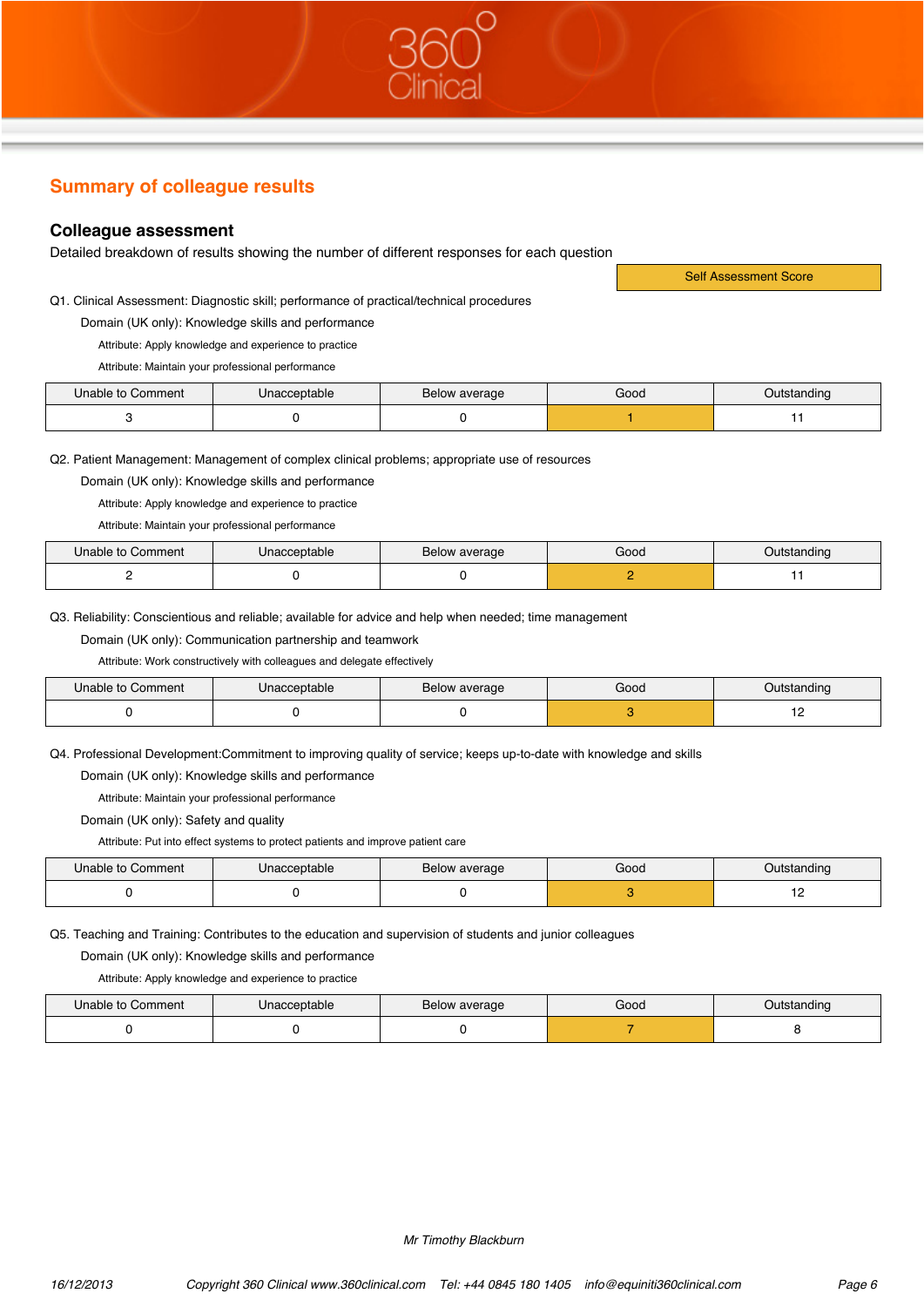Q6. Verbal Communication: Spoken English; communication with colleagues, patients, families and carers

Domain (UK only): Communication partnership and teamwork

Attribute: Communicate effectively

Domain (UK only): Maintaining Trust

Attribute: Show respect for patients

Attribute: Treats patients and colleagues fairly and without discrimination

| Unable to Comment | Unacceptable | Below average | Good | Dutstanding |
|-------------------|--------------|---------------|------|-------------|
|                   |              |               |      |             |

Q7. Empathy and Respect: Is polite, considerate and respectful to patients and colleagues of all levels; compassion and empathy towards patients and their relatives

Domain (UK only): Communication partnership and teamwork

Attribute: Work constructively with colleagues and delegate effectively

Domain (UK only): Maintaining Trust

Attribute: Show respect for patients

Attribute: Treats patients and colleagues fairly and without discrimination

| Unable to Comment | Unacceptable | Below average | Good | Outstanding |
|-------------------|--------------|---------------|------|-------------|
|                   |              |               |      |             |

#### Q8. Team Player: Values the skills and contributions of multi-disciplinary team members

Domain (UK only): Communication partnership and teamwork

Attribute: Work constructively with colleagues and delegate effectively

| Unable to Comment | Unacceptable | Below average | Good | Outstanding |
|-------------------|--------------|---------------|------|-------------|
|                   |              |               |      |             |

Q9. Leadership: Takes the leadership role when circumstances require; Delegates appropriately

Domain (UK only): Knowledge skills and performance

Attribute: Apply knowledge and experience to practice

Domain (UK only): Communication partnership and teamwork

Attribute: Work constructively with colleagues and delegate effectively

Domain (UK only): Safety and quality

Attribute: Put into effect systems to protect patients and improve patient care

| Unable to Comment | Unacceptable | Below average | Good | Outstanding |
|-------------------|--------------|---------------|------|-------------|
|                   |              |               |      |             |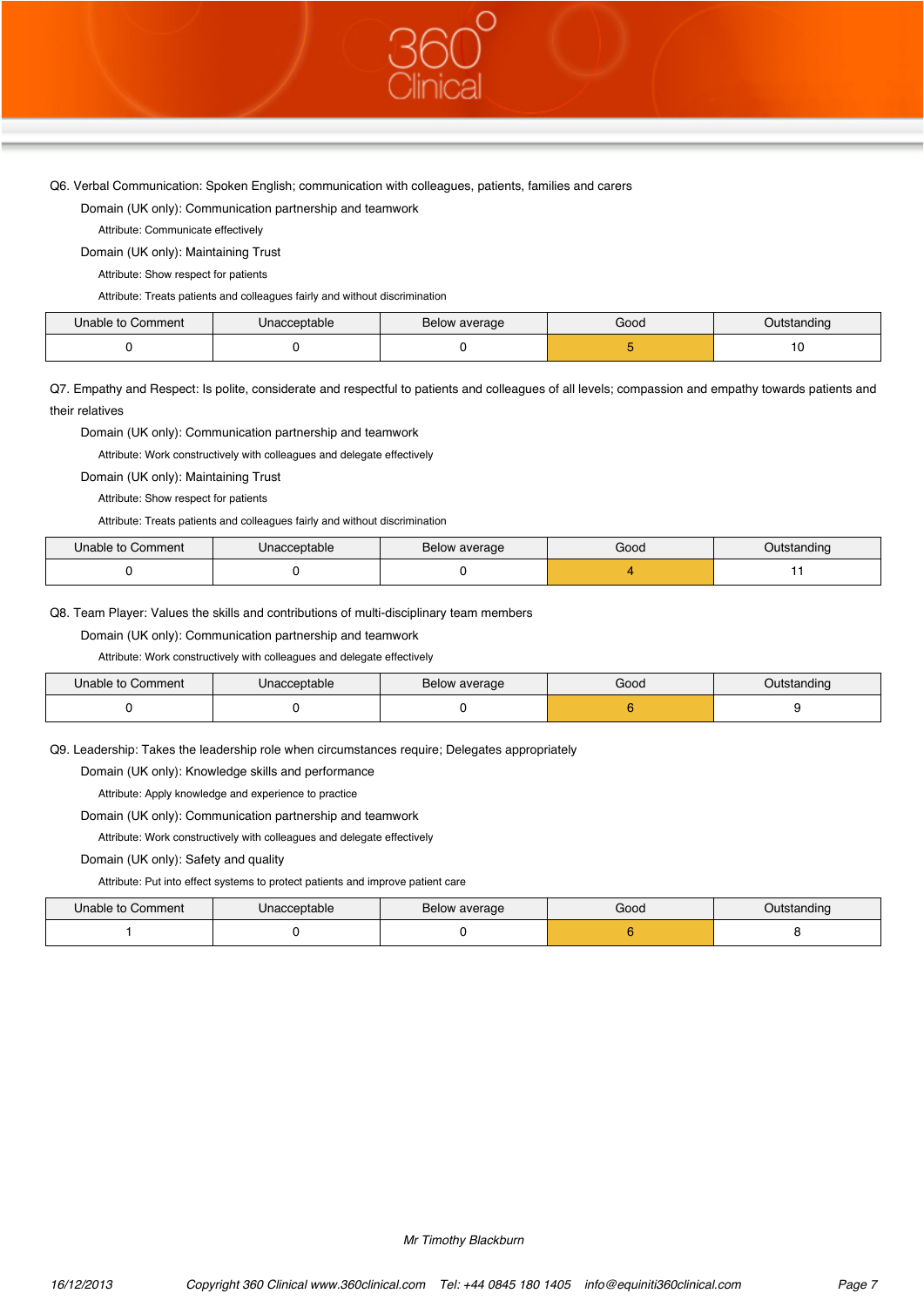## **Colleague assessment**

Q10. Do you have any concerns about the Probity or Health (physical or mental) of this doctor? Total responses received



## **Self assessment response to this question:** No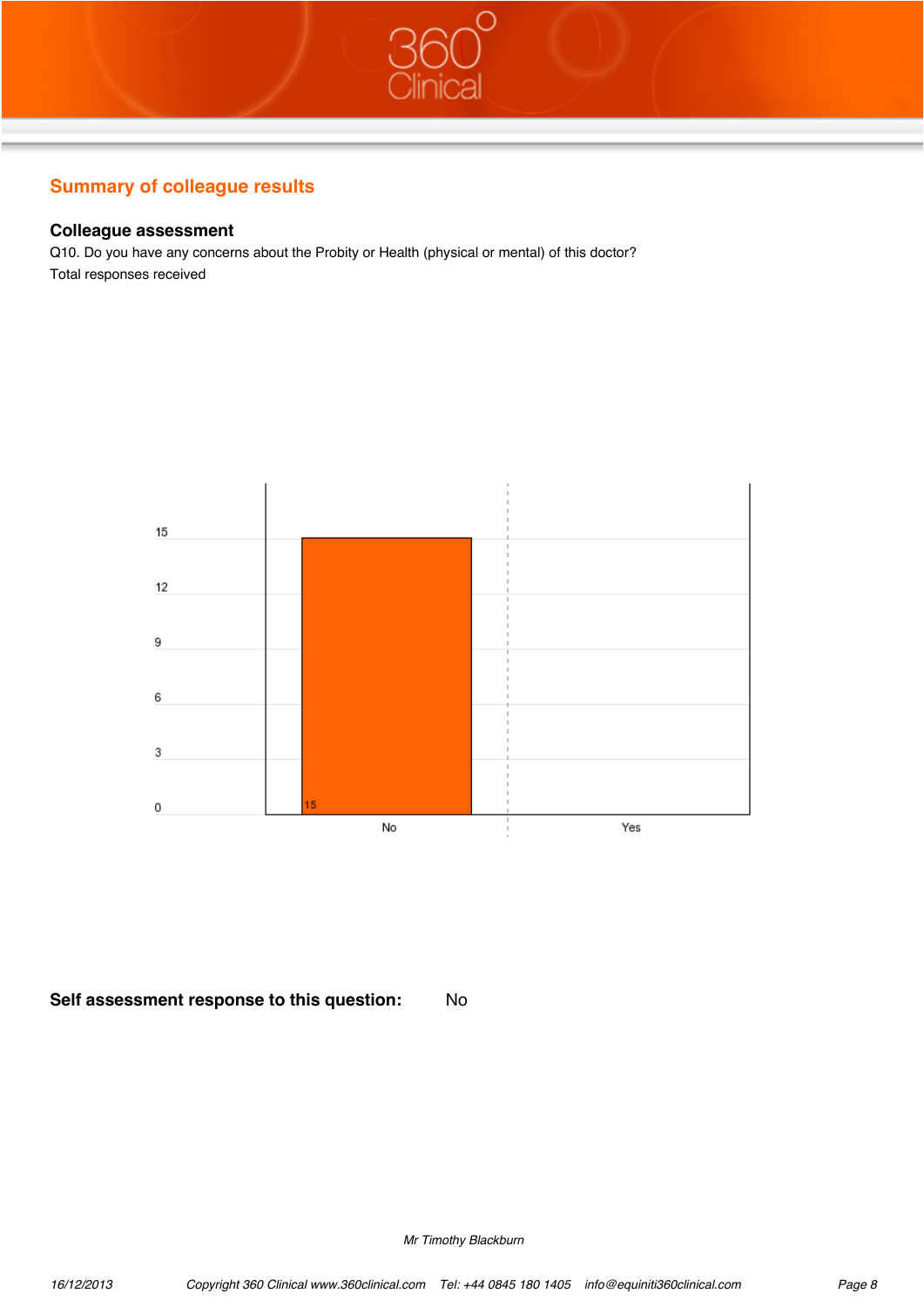## **Comparisons with your speciality - Oral and Maxillofacial**

Average score given for the questions below



## **Questions**

- 1. Clinical Assessment: Diagnostic skill; performance of practical/technical procedures
- 2. Patient Management: Management of complex clinical problems; appropriate use of resources
- 3. Reliability: Conscientious and reliable; available for advice and help when needed; time management
- 4. Professional Development:Commitment to improving quality of service; keeps up-to-date with knowledge and skills
- 5. Teaching and Training: Contributes to the education and supervision of students and junior colleagues
- 6. Verbal Communication: Spoken English; communication with colleagues, patients, families and carers
- 7. Empathy and Respect: Is polite, considerate and respectful to patients and colleagues of all levels; compassion and empathy towards patients and their relatives
- 8. Team Player: Values the skills and contributions of multi-disciplinary team members
- 9. Leadership: Takes the leadership role when circumstances require; Delegates appropriately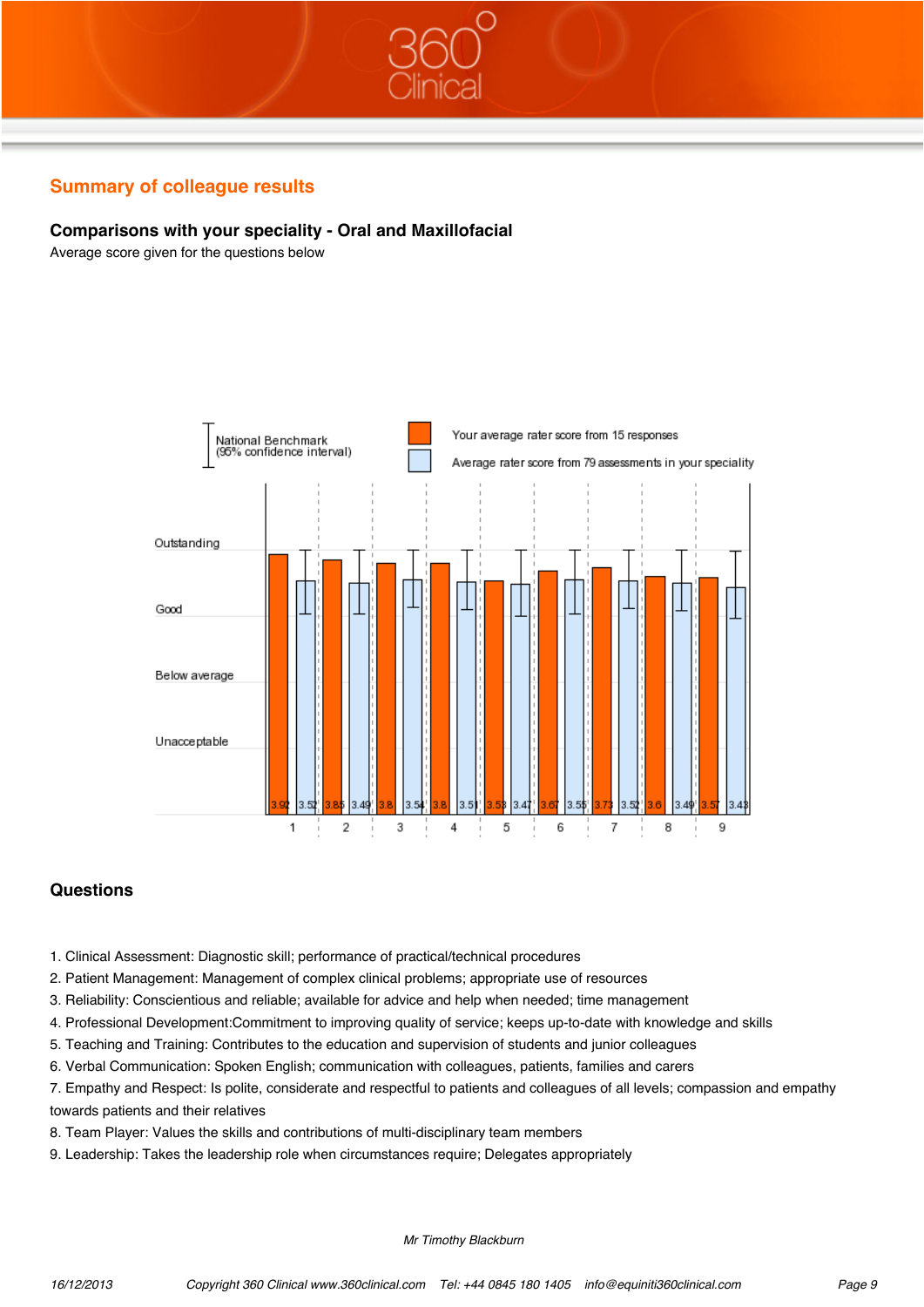## **Comparisons with National Average**

Average score given for the questions below



#### **Questions**

- 1. Clinical Assessment: Diagnostic skill; performance of practical/technical procedures
- 2. Patient Management: Management of complex clinical problems; appropriate use of resources
- 3. Reliability: Conscientious and reliable; available for advice and help when needed; time management
- 4. Professional Development:Commitment to improving quality of service; keeps up-to-date with knowledge and skills
- 5. Teaching and Training: Contributes to the education and supervision of students and junior colleagues
- 6. Verbal Communication: Spoken English; communication with colleagues, patients, families and carers
- 7. Empathy and Respect: Is polite, considerate and respectful to patients and colleagues of all levels; compassion and empathy towards patients and their relatives
- 8. Team Player: Values the skills and contributions of multi-disciplinary team members
- 9. Leadership: Takes the leadership role when circumstances require; Delegates appropriately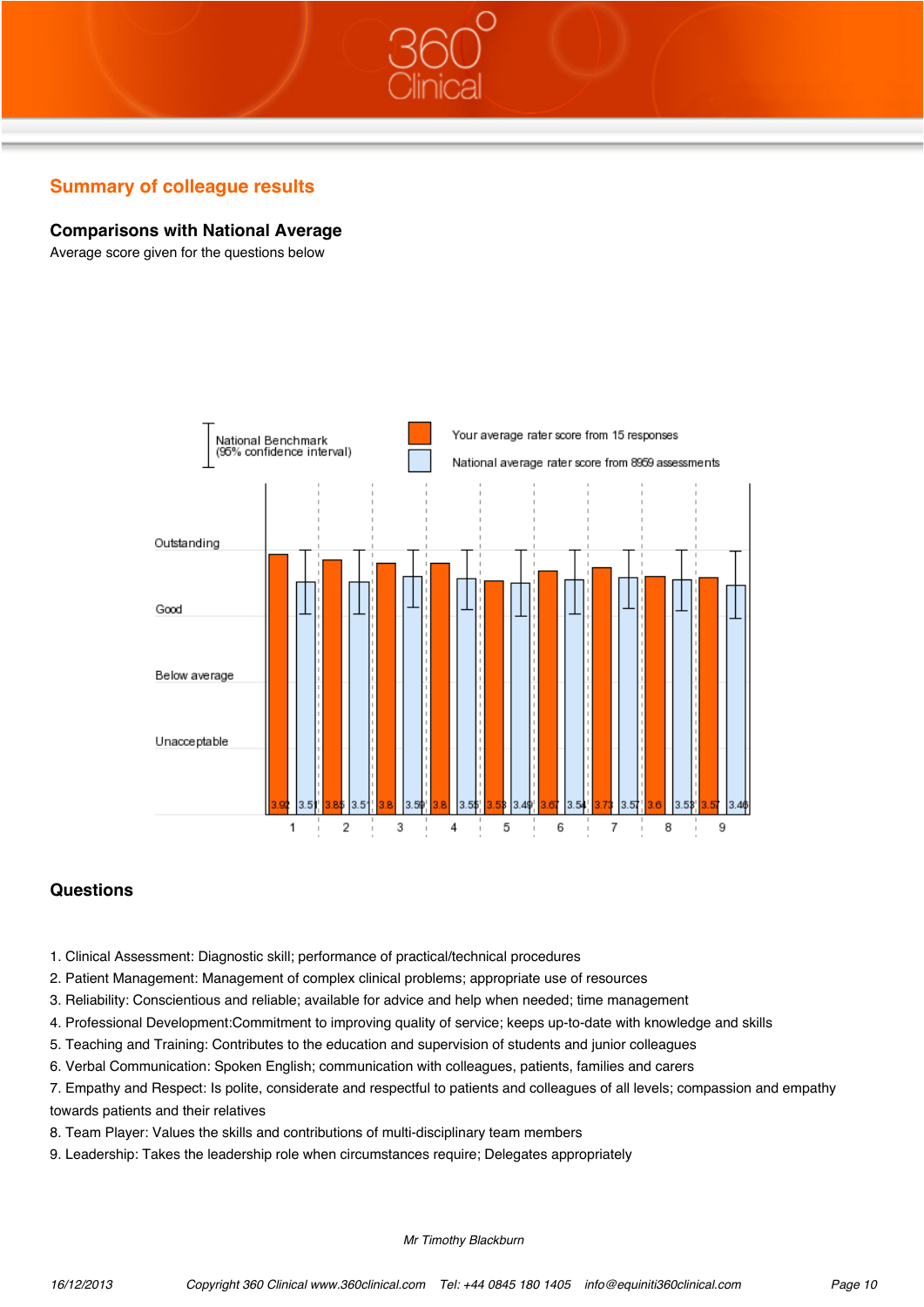# **Comments**

### **Self assessment comments**

#### **Comments added by rater**

"works well within a team and tries to ensure all are valued. good communication is clearly important to him."

"Mr Blackburn is an incredible individual and surgeon. He has a very gentle manner with both the nursing staff and his patients and treats them with respect and dignity. He takes his role as head of the Maxillo Facial department very seriously and wants to develop this service into one that is the focal point of all oncology referrals in the NW. His vision for the H & N department is for overall clinical excellence which will be acheived by being the forerunner of the service it provides."

"Mr Blackburn is very supportive and approchable as a senior collegue, so I dont need to hesitate if in need of asking for help and this is very important for my learning and building up my confidence. He takes a very algoritmic and systematic approach do obtain the right diagnosis and appropriate surgical planning. He is an excellent teacher and he transmits his knowledge with outstanding verbal communication, patience and technical skills."

"Mr Blackburn is very supportive and approchable as a senior colleague, so I dont need to hesitate if in need of asking for help and this is very important for my learning and building up my confidence. He takes a very algoritmic and systematic approach do obtain the right diagnosis and to do the appropriate surgical planning. Mr Blackburn keeps up to date with the newest surcigal techniques and instruments to provide the highest quality of care for the patientes. He is an excellent teacher and he transmits his knowledge with outstanding verbal communication, patience and technical skills. I find it a privilege to have such a senior colleague to work with."

"very systematic, dedicated and hardworking. Very supportive to trainees. Keeps upto date with the latest innovations and treatment modalities in the field of head and neck surgery. Absolute pleasure to work with."

"Mr Blackburn is an inspiring doctor who talks to patients in a lovely and caring manner. He is clearly passionate about his job which shines through in his attitude towards his colleges and patients."

"Mr Tim Blackburn is a reliable and very proficient surgeon. He is very caring towards his patients and a good teacher. He combines excellent communication skills and good leadership qualities."

"Excellent colleague, interacts very well with the team at all levels, a respected surgeon performing routine and difficult cases to a high standard. Tim has stepped into the clinical lead role and has demonstrated vision and leadership skills that will help to develop the maxillofacial service in the short and long term."

## **Comments added by patients**

"TODAY I SAW MR BLACKBURN WHO I HAVE SEEN ON A NUMDER OF OCCASIONS DURING MY TREATMENT, I HAVE THE UTMMOST CONFIDENCE IN HIM, HE IS ALWAYS SYMPATHETIC AND UNDERSTANDING AND VERY THOROUGH IN HIS EXAMINATION AND EXPLANATION AND I AM GOING AWAY FULL OF ENTHUSIASM FOR MY FURTHER CARE AND TREATMENT."

"A very careing consultant and very good at what he does. I am totally thankful for my treatment and care. Wish we had more like him. MANY THANKS."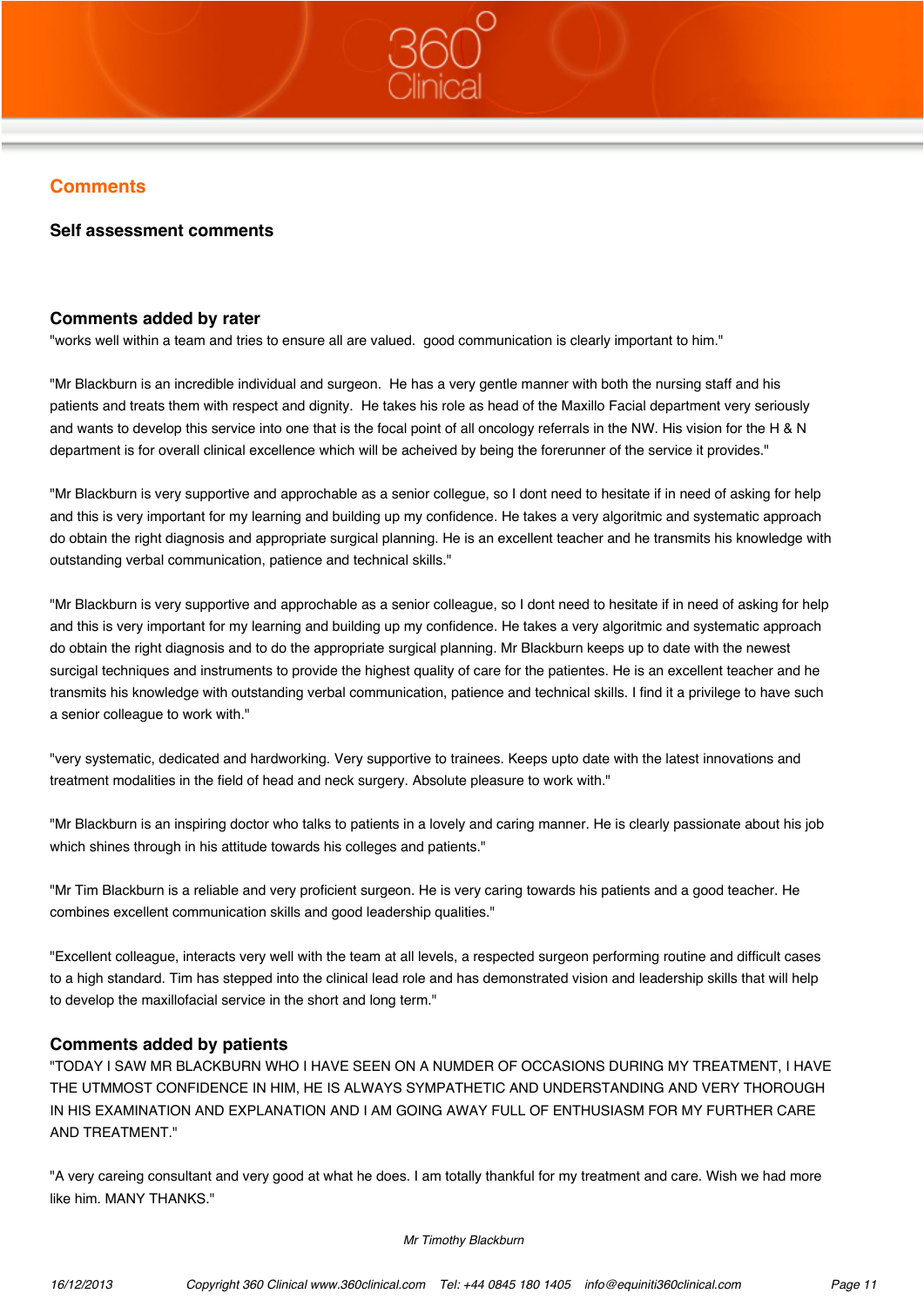

"HAD A LOT OF CONFIDENCE IN THE DOCTOR & NURSE. MADE ME FEEL AT EASE."

"Mr Blackburn has been brilliant everytime I have seen him he has made me feel at ease."

"MR BLACKBURN IS A WONDERFUL CONSULTANT WHO HAS CARED VERY WELL FOR MY DAUGHETR + HAS MADE HER FEEL AT EASE EVERY STEP OF THE WAY."

"I found Mr Blackburn to be very polite and well mannered with a lovely sense of humour."

"This doctor is very good & caring."

"Always polite, considerate and a great listener. Thank very much!!"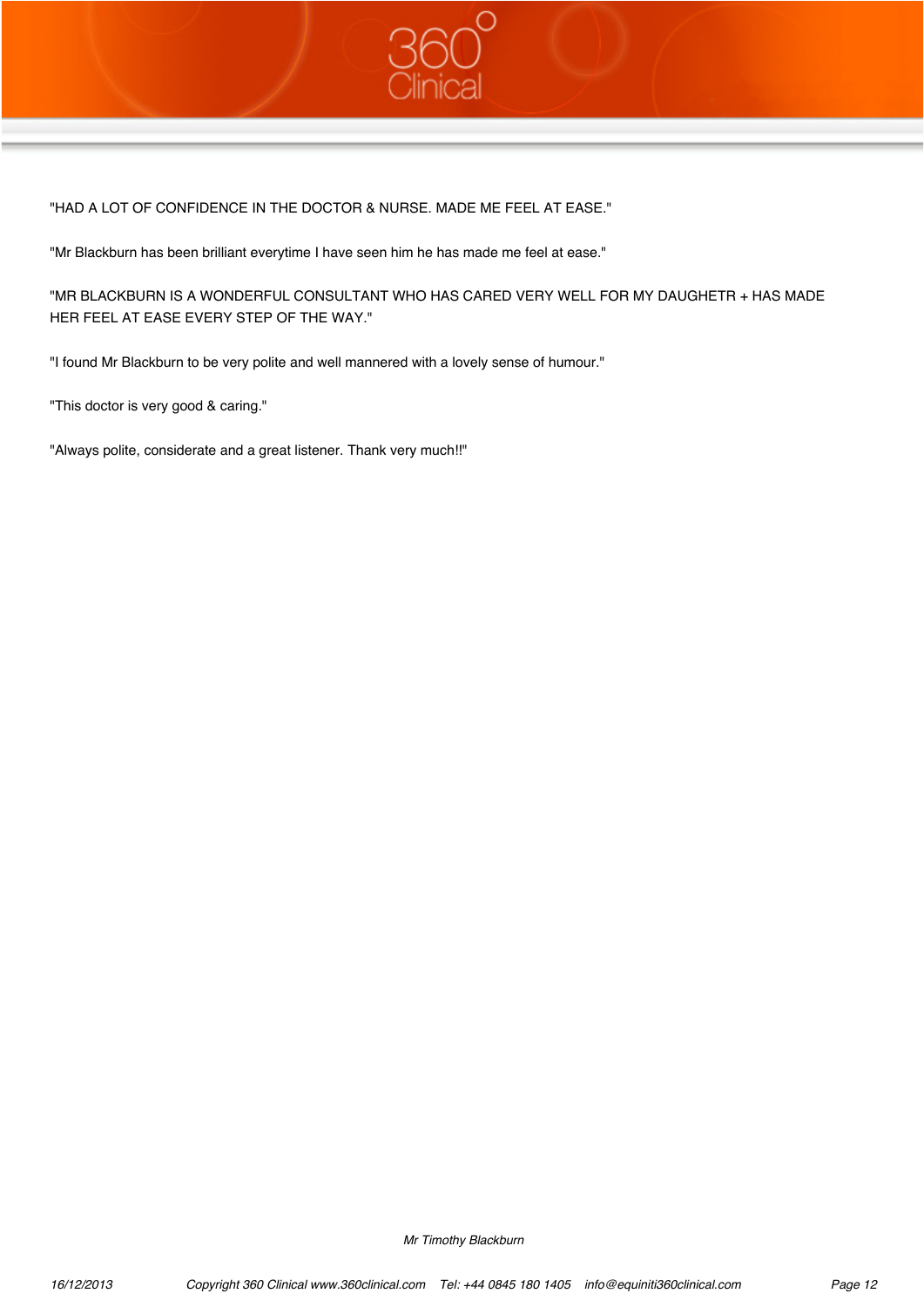

## **Average score given for the questions below**



## **Questions**

- 1. Was the doctor polite and considerate?
- 2. Did the doctor listen to what you had to say?
- 3. Did the doctor give you enough opportunity to ask questions?
- 4. Did the doctor answer all your questions?
- 5. Did the doctor explain things in a way you could understand?
- 6. Are you involved as much as you want to be in the decisions about your care and treatment?
- 7. Did you have confidence in the doctor?
- 8. Did the doctor respect your views?
- 9. If the doctor examined you, did he or she ask your permission?
- 10. If the doctor examined you, did he or she respect your privacy and dignity?
- 11. By the end of the consultation did you feel better able to understand and/or manage your condition and your care?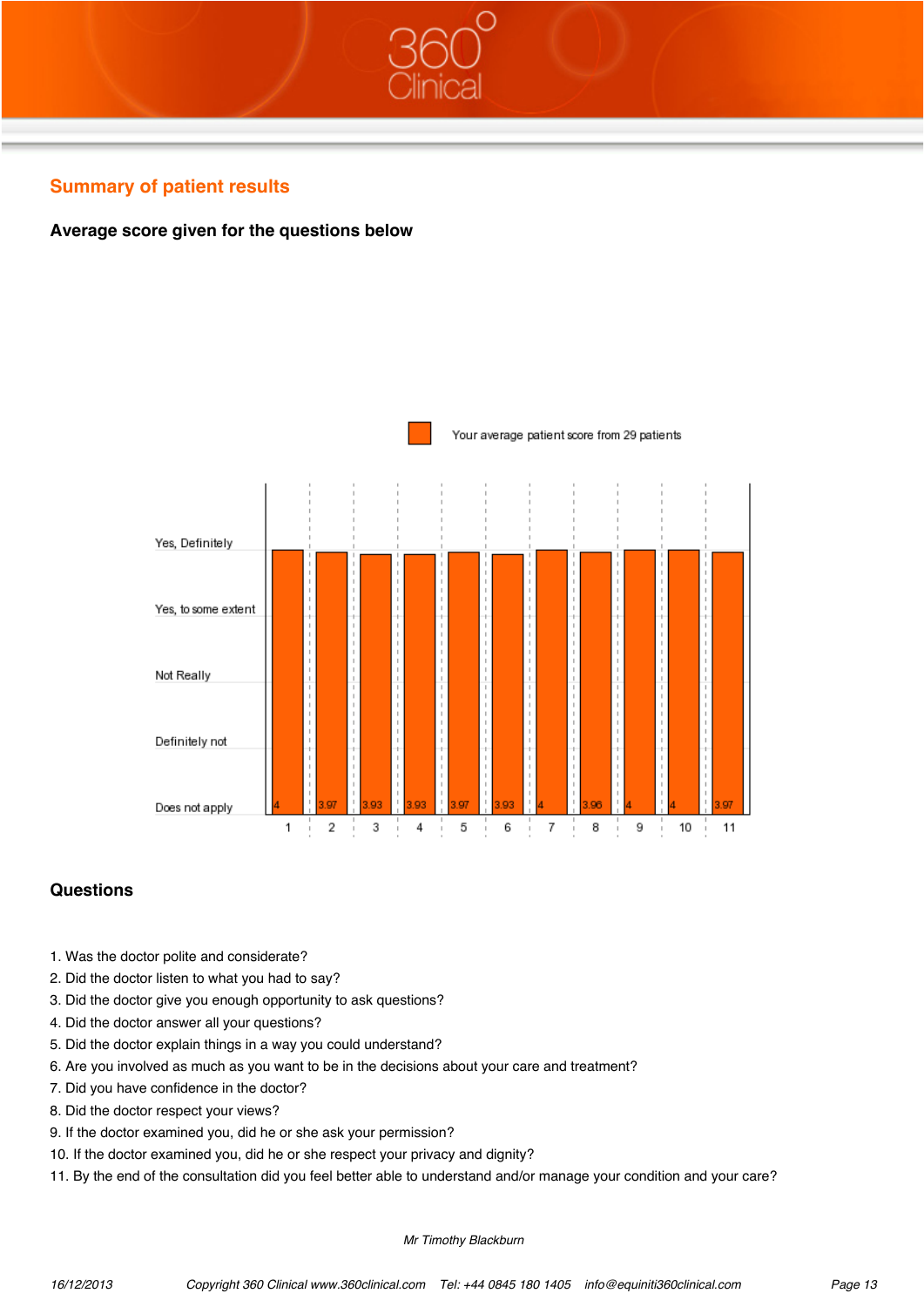# **Summary of patient results**

#### Detailed breakdown of results showing the number of different responses for each question

#### Q1. Was the doctor polite and considerate?

Domain (UK only): Communication partnership and teamwork

Attribute: Communicate effectively

Domain (UK only): Maintaining Trust

Attribute: Show respect for patients

| Does not apply | Definitely not | Not Really | Yes, to some extent | Yes.<br>. Definitely |
|----------------|----------------|------------|---------------------|----------------------|
|                |                |            |                     | o<br>∠⊃              |

#### Q2. Did the doctor listen to what you had to say?

Domain (UK only): Communication partnership and teamwork

Attribute: Communicate effectively

| Does not apply | Definitely not | Not Really | Yes, to some extent | Yes.<br>Definitely |
|----------------|----------------|------------|---------------------|--------------------|
|                |                |            |                     | nc<br>20.          |

#### Q3. Did the doctor give you enough opportunity to ask questions?

Domain (UK only): Communication partnership and teamwork

Attribute: Communicate effectively

Attribute: Establish and maintain partnerships with patients

| Does not apply | Definitely not | Not Really | Yes, to some extent | Definitely<br>Yes. |
|----------------|----------------|------------|---------------------|--------------------|
|                |                |            |                     |                    |

#### Q4. Did the doctor answer all your questions?

Domain (UK only): Knowledge skills and performance

Attribute: Apply knowledge and experience to practice

Domain (UK only): Communication partnership and teamwork

Attribute: Communicate effectively

| Does not apply | Definitely not | Not Really | Yes, to some extent | Definitely<br>Yes. |
|----------------|----------------|------------|---------------------|--------------------|
|                |                |            |                     |                    |

#### Q5. Did the doctor explain things in a way you could understand?

Domain (UK only): Knowledge skills and performance

Attribute: Keep clear accurate and legible records

Domain (UK only): Communication partnership and teamwork

Attribute: Communicate effectively

| Does not apply | Definitely not | Not Really | Yes, to some extent | . Definitely<br>Yes. |
|----------------|----------------|------------|---------------------|----------------------|
|                |                |            |                     | 28                   |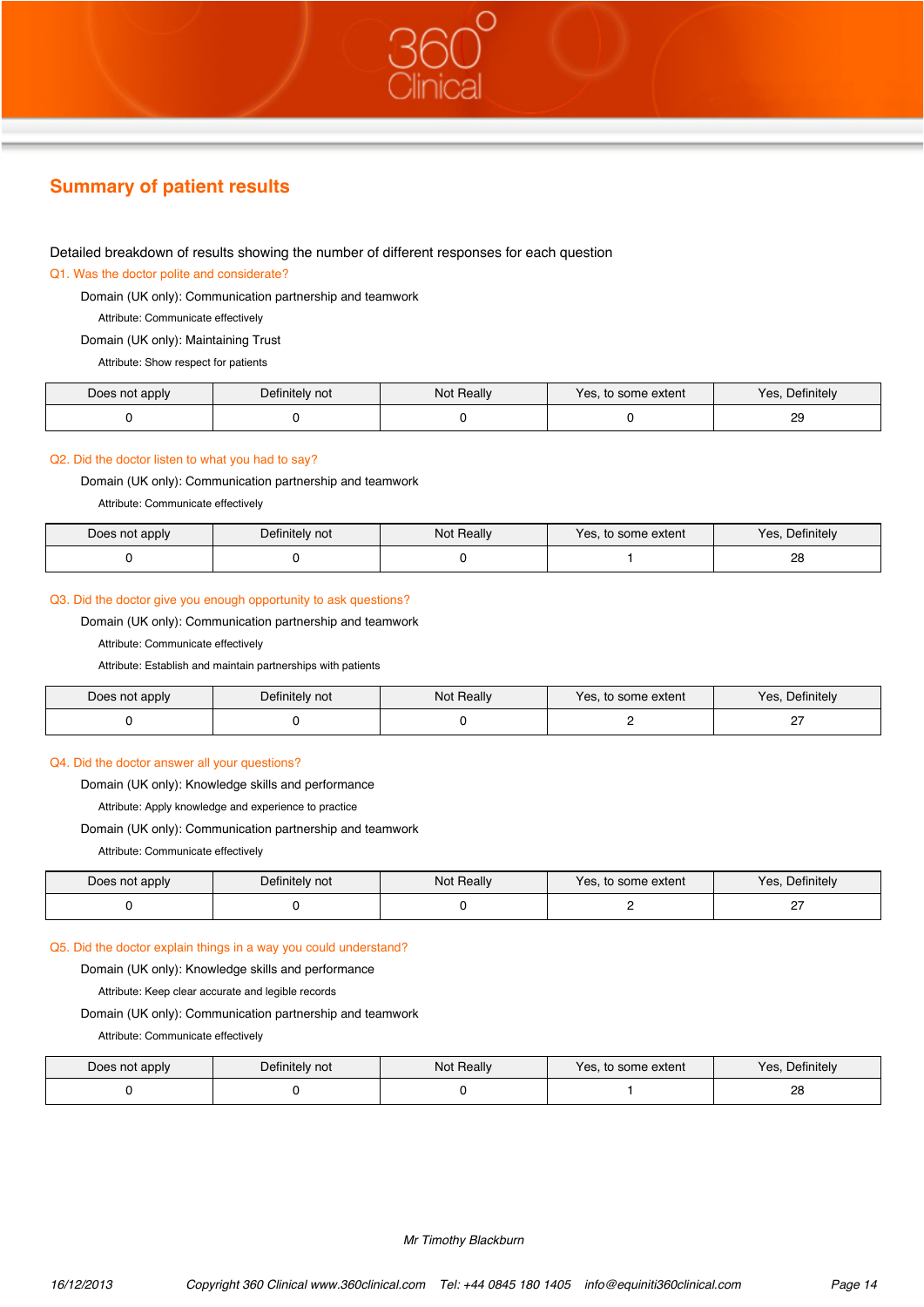#### Q6. Are you involved as much as you want to be in the decisions about your care and treatment?

Domain (UK only): Knowledge skills and performance

Attribute: Apply knowledge and experience to practice

Domain (UK only): Communication partnership and teamwork

Attribute: Communicate effectively

Attribute: Establish and maintain partnerships with patients

| Does not apply | Definitely not | Not Really | Yes, to some extent | , Definitely<br>Yes, |
|----------------|----------------|------------|---------------------|----------------------|
|                |                |            |                     |                      |

#### Q7. Did you have confidence in the doctor?

Domain (UK only): Communication partnership and teamwork

Attribute: Communicate effectively

Domain (UK only): Maintaining Trust

Attribute: Show respect for patients

Attribute: Treats patients and colleagues fairly and without discrimination

| Does not apply | Definitely not | <b>Not Really</b> | . to some extent<br>Yes. | $\Delta$ efinitely<br>Yes. |
|----------------|----------------|-------------------|--------------------------|----------------------------|
|                |                |                   |                          | ററ<br>حے<br>__             |

#### Q8. Did the doctor respect your views?

Domain (UK only): Communication partnership and teamwork

Attribute: Communicate effectively

#### Domain (UK only): Maintaining Trust

Attribute: Show respect for patients

| Does not apply | Definitely not | <b>Not Really</b> | Yes, to some extent | Yes.<br>. Definitely |
|----------------|----------------|-------------------|---------------------|----------------------|
|                |                |                   |                     | --<br>-              |

#### Q9. If the doctor examined you, did he or she ask your permission?

Domain (UK only): Knowledge skills and performance

Attribute: Apply knowledge and experience to practice

Domain (UK only): Communication partnership and teamwork

Attribute: Communicate effectively

Attribute: Establish and maintain partnerships with patients

Domain (UK only): Maintaining Trust

Attribute: Show respect for patients

| Does not apply | Definitely not | Not Really | Yes, to some extent | Definitely<br>Yes, |
|----------------|----------------|------------|---------------------|--------------------|
|                |                |            |                     | 26                 |

#### Q10. If the doctor examined you, did he or she respect your privacy and dignity?

Domain (UK only): Maintaining Trust

Attribute: Show respect for patients

| Does not apply | Definitely not | Not Really | Yes, to some extent | , Definitely<br>Yes. |
|----------------|----------------|------------|---------------------|----------------------|
|                |                |            |                     | ້                    |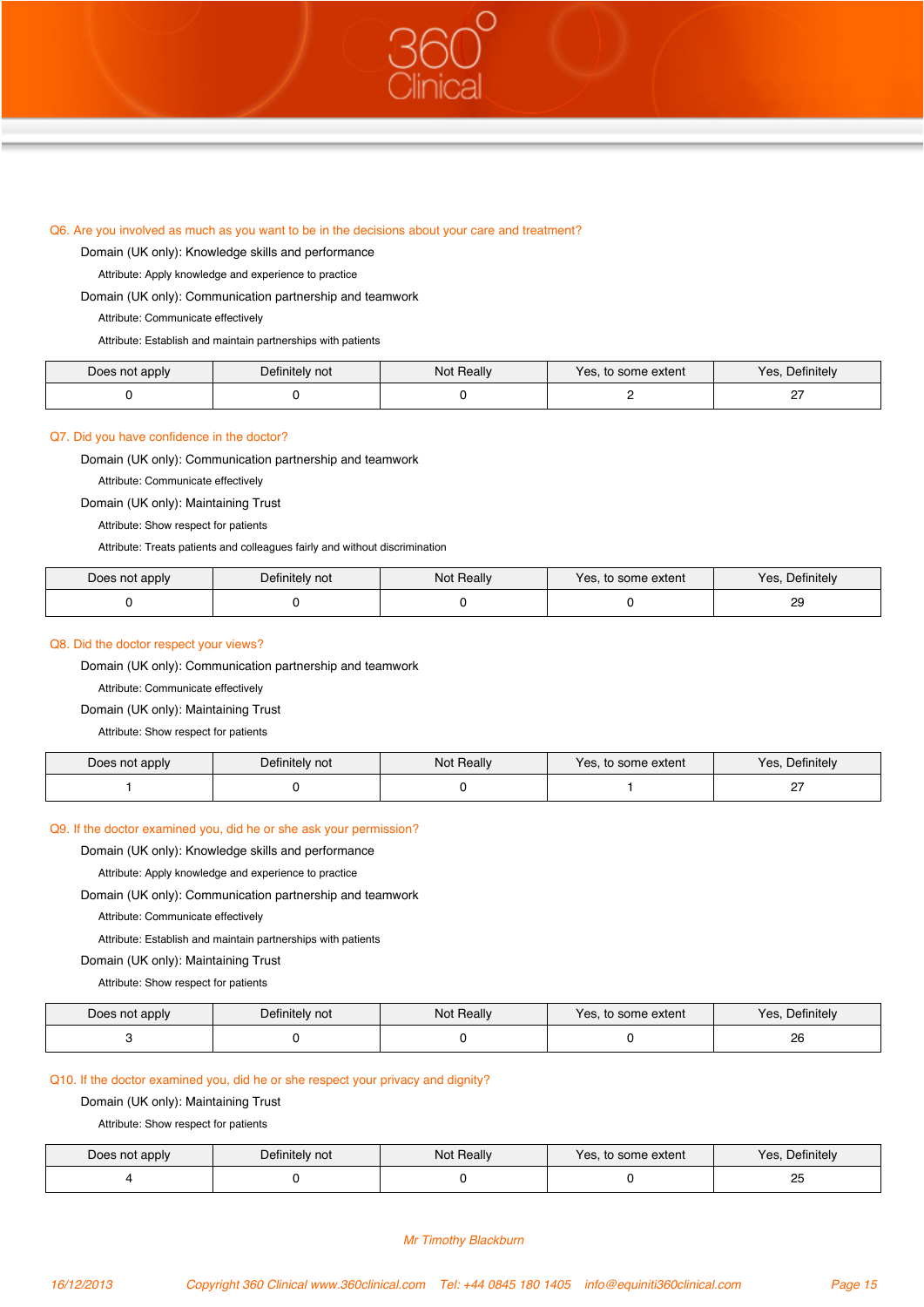#### Q11. By the end of the consultation did you feel better able to understand and/or manage your condition and your care?

Domain (UK only): Knowledge skills and performance

Attribute: Apply knowledge and experience to practice

Domain (UK only): Communication partnership and teamwork

Attribute: Communicate effectively

Attribute: Establish and maintain partnerships with patients

| Does not apply | Definitely not | <b>Not Really</b> | Yes, to some extent | Yes<br>Definitely |
|----------------|----------------|-------------------|---------------------|-------------------|
|                |                |                   |                     | na<br>∠o          |